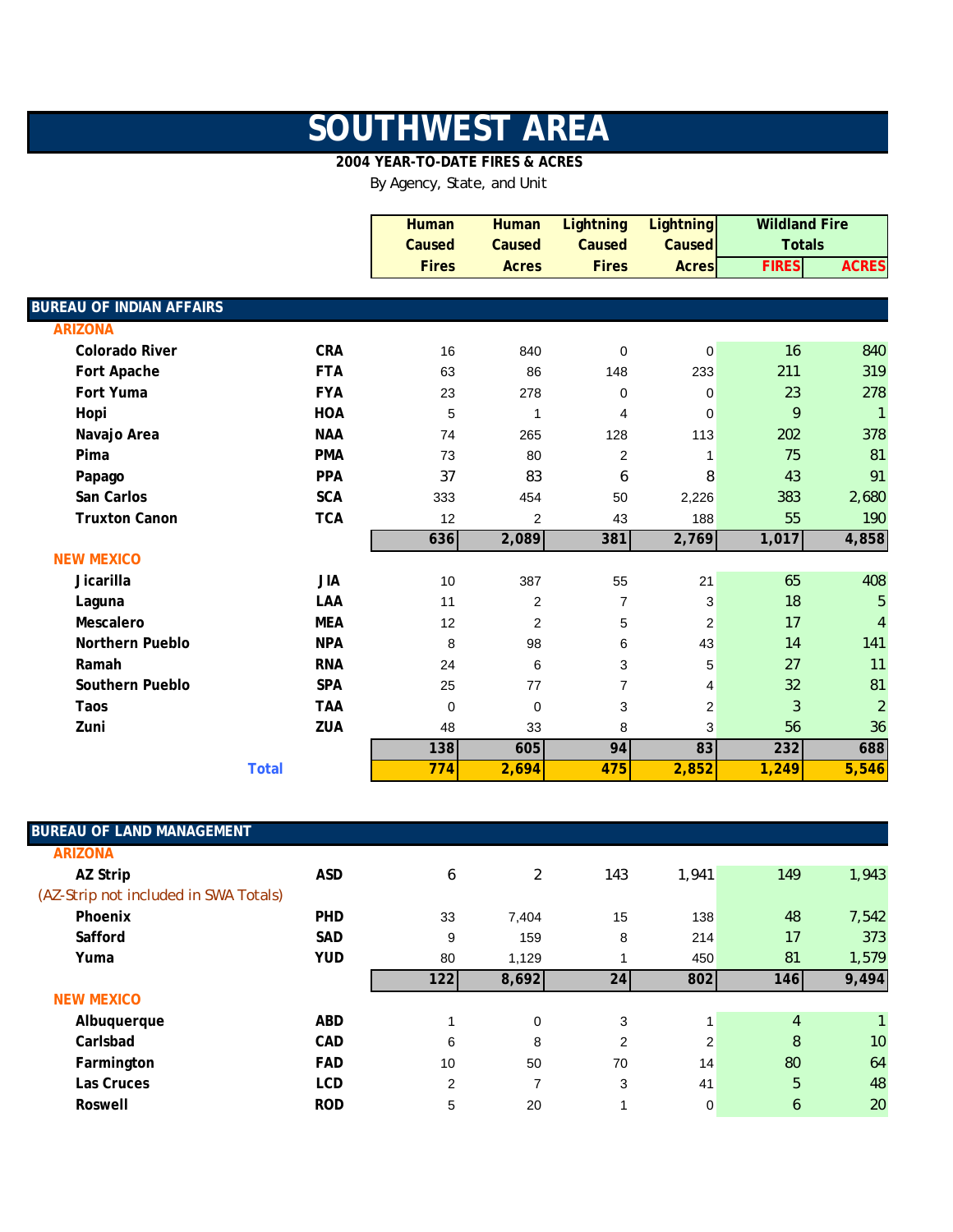| Socorro | SCD          | ັ                    |     | u   | $\rightarrow$    |     | 78  |
|---------|--------------|----------------------|-----|-----|------------------|-----|-----|
| Taos    | TAD          |                      | 149 |     |                  |     | 149 |
|         |              | 30                   | 235 | 84I | 135 <sub>l</sub> | 120 | 370 |
|         | <b>Total</b> | 100<br><u> 1581 </u> | --- | 108 | 791              | 266 | 864 |

| <b>DEPARTMENT OF DEFENSE</b>            |            |                |                         |                |                |                |                |
|-----------------------------------------|------------|----------------|-------------------------|----------------|----------------|----------------|----------------|
| <b>ARIZONA</b>                          |            |                |                         |                |                |                |                |
| Fort Huachuca                           |            | 0              | 0                       | 0              | 0              | $\mathbf 0$    | 0              |
|                                         |            | $\overline{0}$ | $\overline{0}$          | $\overline{0}$ | $\overline{0}$ | $\overline{0}$ | $\overline{0}$ |
| <b>U.S. FISH &amp; WILDLIFE SERVICE</b> |            |                |                         |                |                |                |                |
| <b>ARIZONA</b>                          |            |                |                         |                |                |                |                |
| <b>Buenos Aires</b>                     | <b>BAR</b> | $\overline{7}$ | 13                      | $\mathbf 0$    | $\mathbf 0$    | $\overline{7}$ | 13             |
|                                         |            |                |                         |                |                | $\Omega$       | $\overline{0}$ |
| Cibola                                  | <b>CBR</b> | $\Omega$       | 0                       | 0              | 0              | $\Omega$       | 0              |
| Cabeza Prieta                           | <b>CPR</b> | $\Omega$       | $\Omega$                | $\Omega$       | 0              | $\Omega$       | $\overline{0}$ |
| Havasu, Cibola, Kofa, BW                | <b>HVR</b> | 18             | 137                     | 3              | 5              | 21             | 142            |
| Imperial                                | <b>IMR</b> | 1              | 300                     | 0              | 0              | $\mathbf{1}$   | 300            |
| San Bernardino                          | <b>SBR</b> | 0              | 0                       | 1              | 16             | $\mathbf{1}$   | 16             |
|                                         |            | 26             | 450                     | 4              | 21             | 30             | 471            |
| <b>NEW MEXICO</b>                       |            |                |                         |                |                |                |                |
| <b>Bitter Lake</b>                      | <b>BTR</b> | $\Omega$       | 0                       | $\Omega$       | 0              | $\Omega$       | 0              |
| Bosque Del Apache                       | <b>BDR</b> | $\Omega$       | 0                       | $\Omega$       | 0              | $\Omega$       | 0              |
| Las Vegas                               | <b>LVR</b> | 0              | 0                       | $\Omega$       | 0              | $\Omega$       | $\Omega$       |
| San Andres                              | <b>SNR</b> | 0              | $\Omega$                | 0              | 0              | $\Omega$       | 0              |
| Sevilleta                               | <b>SER</b> | 1              | 358                     | 1              | 4              | $\overline{2}$ | 362            |
|                                         |            | $\mathbf{1}$   | 358                     | 1              | $\overline{4}$ | $\overline{2}$ | 362            |
| <b>WEST TEXAS (FED. ONLY)</b>           |            |                |                         |                |                |                |                |
| <b>Mule Shoe</b>                        | <b>MLR</b> | 0              | 0                       | 0              | 0              | 0              | 0              |
|                                         |            | $\overline{0}$ | $\overline{\mathbf{0}}$ | $\mathbf 0$    | $\mathbf 0$    | 0              | $\overline{0}$ |
| <b>Total</b>                            |            | 27             | 808                     | 5              | 25             | 32             | 833            |

| <b>NATIONAL PARK SERVICE</b> |            |   |     |          |     |          |                |
|------------------------------|------------|---|-----|----------|-----|----------|----------------|
| <b>ARIZONA</b>               |            |   |     |          |     |          |                |
| Canyon de Chelly             | <b>CAP</b> |   |     | $\Omega$ | 0   | $\Omega$ | $\Omega$       |
| Coronado                     | <b>COP</b> |   | 240 | 0        | 0   |          | 240            |
| <b>Grand Canyon</b>          | <b>GCP</b> |   | 0   | 18       | 212 | 20       | 212            |
| Organ Pipe                   | <b>ORP</b> | 0 | 0   | 0        | 0   | $\Omega$ | $\mathbf{0}$   |
| Saguaro                      | <b>SAP</b> | 0 | 0   | 5        |     | 5        | $\overline{2}$ |
| Sunset Crater Volcano        | <b>SUP</b> | 0 | 0   | 4        | 0   | 4        | $\mathbf{0}$   |
| Tonto                        | <b>TOP</b> | 0 | 0   | $\Omega$ | 0   | $\Omega$ | 0              |
| <b>Walnut Canyon</b>         | <b>WAP</b> | 0 | 0   |          | ი   |          | $\Omega$       |
| Wupatki                      | <b>WUP</b> | 0 |     | 0        | U   | 0        | 0              |
|                              |            |   | 240 | 28       | 214 | 31       | 454            |

 **NEW MEXICO**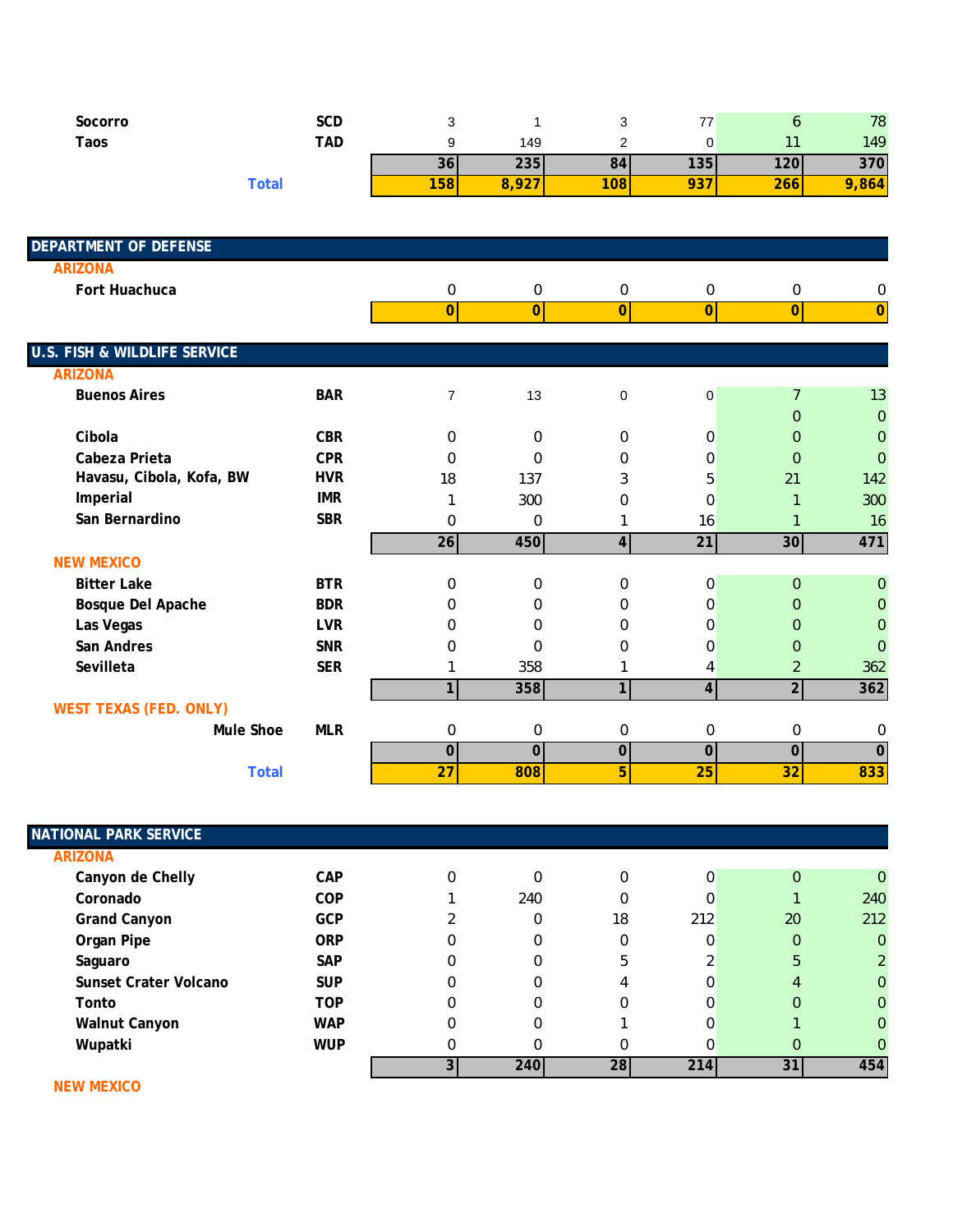| <b>Bandelier NM</b>           |              | <b>BAP</b> | $\mathbf 0$             | $\mathbf 0$    | 10           | 2              | 10             | 2                |
|-------------------------------|--------------|------------|-------------------------|----------------|--------------|----------------|----------------|------------------|
| Carlsbab                      |              | CCP        | $\mathbf{0}$            | $\mathbf 0$    |              | 0              |                | $\Omega$         |
| <b>El Malpais</b>             |              | <b>EMP</b> | 3                       | 8,596          | 3            | 0              | 6              | 8,596            |
| <b>Salinas Mission</b>        |              | SAP        | $\Omega$                | $\mathbf 0$    | 0            | 0              | $\Omega$       | $\mathbf 0$      |
|                               |              |            | $\overline{\mathbf{3}}$ | 8,596          | 14           | $\overline{2}$ | 17             | 8,598            |
| <b>WEST TEXAS (FED. ONLY)</b> |              |            |                         |                |              |                |                |                  |
| Amistad                       |              | <b>AMP</b> |                         |                |              |                | $\Omega$       | $\overline{0}$   |
| <b>Big Bend</b>               |              | <b>BBP</b> | 3                       | 2              | 4            |                |                | 3                |
| Guadalupe                     |              | <b>GUP</b> |                         |                |              |                |                |                  |
| Lake Meredith                 |              | LAP        | 10                      | 36             | 0            | 0              | 10             | 36               |
| Rio Grande                    |              | <b>RGP</b> |                         |                |              |                | $\Omega$       | $\mathbf 0$      |
|                               |              |            | 13                      | 38             | 5            | $\overline{2}$ | 18             | 40               |
|                               | <b>Total</b> |            | 19                      | 8,874          | 47           | 218            | 66             | 9,092            |
|                               |              |            |                         |                |              |                |                |                  |
| <b>OTHER</b>                  |              |            |                         |                |              |                |                |                  |
| <b>NEW MEXICO</b>             |              |            |                         |                |              |                |                |                  |
| Los Alamos Nat. Lab           |              | LAE        | 3                       | 5              |              |                | $\overline{4}$ | $\boldsymbol{6}$ |
|                               | <b>Total</b> |            | 3 <sup>1</sup>          | $\overline{5}$ | $\mathbf{1}$ | 1              | 4              | 6                |
|                               |              |            |                         |                |              |                |                |                  |

| <b>STATES</b>              |                  |     |        |     |                |       |         |
|----------------------------|------------------|-----|--------|-----|----------------|-------|---------|
| <b>ARIZONA</b>             |                  |     |        |     |                |       |         |
| Arizona St. Land Dept.     | <b>AZS</b>       | 341 | 5,139  | 54  | 310            | 395   | 5,449   |
|                            | <b>Total</b>     | 341 | 5,139  | 54  | 310            | 395   | 5,449   |
| <b>NEW MEXICO</b>          |                  |     |        |     |                |       |         |
| Chama District             | N <sub>1</sub> S | 17  | 18     | 30  | 24             | 47    | 42      |
| <b>Cimarron District</b>   | N <sub>2</sub> S | 6   | 91     | 22  | 47             | 28    | 138     |
| Socorro District           | N <sub>3</sub> S | 7   | 370    | 1   | $\mathbf{1}$   | 8     | 371     |
| Las Vegas District         | N <sub>4</sub> S | 14  | 168    | 4   | 145            | 18    | 313     |
| Capitan District           | <b>N5S</b>       | 59  | 213    | 23  | 211            | 82    | 424     |
| <b>Bernalillo District</b> | N <sub>6</sub> S | 90  | 322    | 32  | $\overline{2}$ | 122   | 324     |
|                            |                  | 193 | 1,182  | 112 | 430            | 305   | 1,612   |
|                            | <b>Total</b>     | 534 | 6,321  | 166 | 740            | 700   | 7,061   |
|                            |                  |     |        |     |                |       |         |
| <b>USDA FOREST SERVICE</b> |                  |     |        |     |                |       |         |
| <b>ARIZONA</b>             |                  |     |        |     |                |       |         |
| Apache/Sitgreaves          | <b>ASF</b>       | 54  | 25,564 | 174 | 177            | 228   | 25,741  |
| Coconino                   | COF              | 81  | 203    | 299 | 17,613         | 380   | 17,816  |
| Coronado                   | <b>CNF</b>       | 54  | 648    | 25  | 29,480         | 79    | 30,128  |
| Kaibab                     | <b>KNF</b>       | 26  | 230    | 238 | 6,670          | 264   | 6,900   |
| Prescott                   | <b>PNF</b>       | 40  | 64     | 49  | 126            | 89    | 190     |
| Tonto                      | <b>TNF</b>       | 90  | 5,753  | 133 | 124,888        | 223   | 130,641 |
|                            |                  | 345 | 32,462 | 918 | 178,954        | 1,263 | 211,416 |
| <b>NEW MEXICO</b>          |                  |     |        |     |                |       |         |
| Carson                     | CAF              | 6   | 3      | 46  | 20             | 52    | 23      |
| Cibola                     | <b>CIF</b>       | 30  | 14,584 | 68  | 229            | 98    | 14,813  |
|                            |                  |     |        |     |                |       |         |